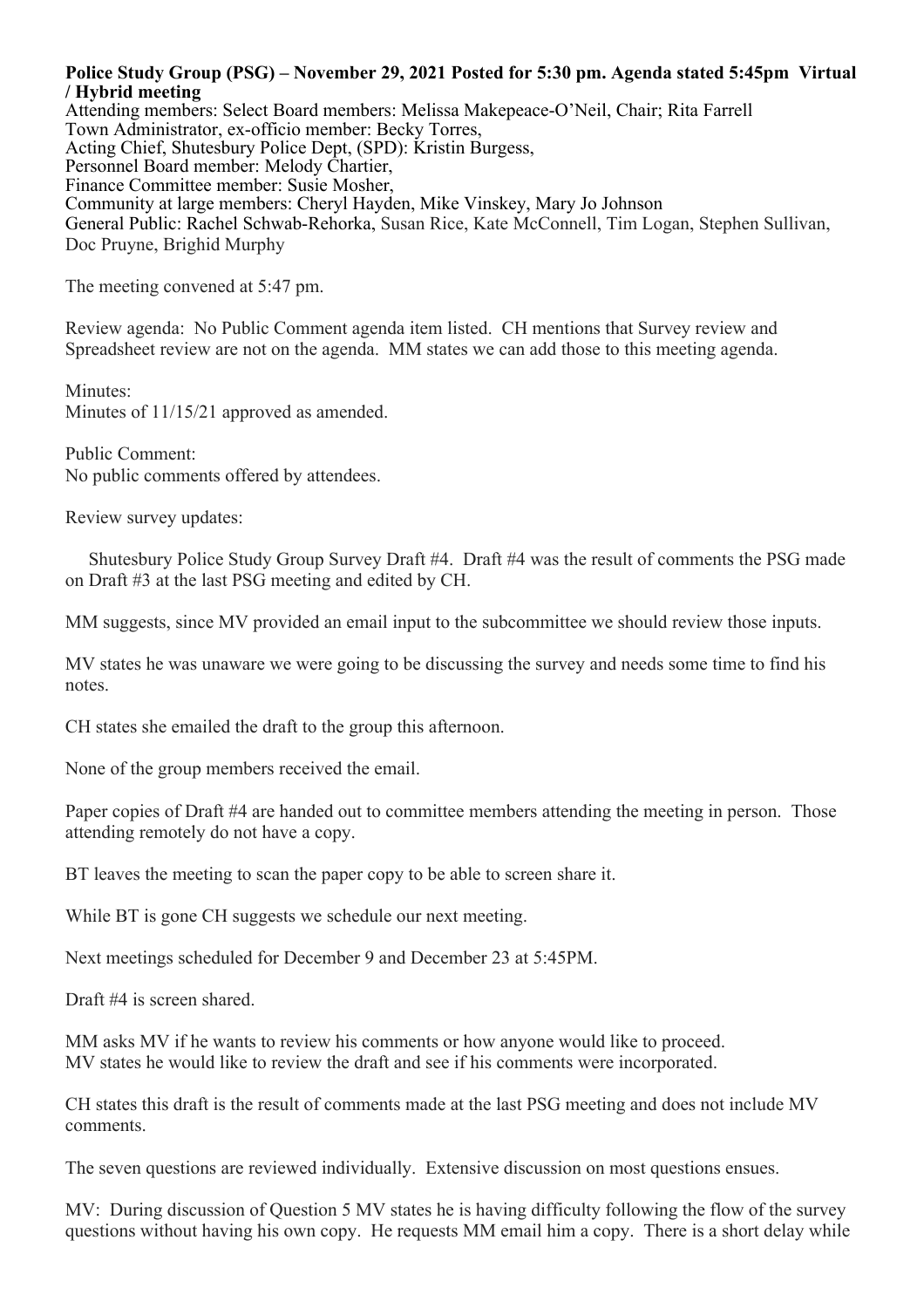MM sends the document.

Tim Logan: Raises concern that answers to one question might be in total conflict with answers to other questions. He emphasizes survey respondents need to understand differences.

BT: States Shutesbury has reached out to New Salem regarding policing. New Salem has started a policing review. BT, MM, KB were invited to meet with the New Salem Select Board on August 9, 2021.

MC: Asks are we looking for a minimum number of responses to the survey?

CH: We would expect 20-30% return. Less than 20% is not a representative sample. This is a self collected sample. It won't be representative of the town.

SM: The Finance committee is working on the FY23 budget. Decisions the PSG makes on a particular model will impact the budget process. It's another reason for the PSG to get to some sort of end at a certain time.

SM: If the next draft is emailed to the group members and they are fine with it, can the member notify the chair so that the survey review process can come to an end?

CH: No. The approval of the survey needs to be done at an open meeting.

MM: We did not get to agenda items of Police Budget History or Log. We will put those on the next meeting agenda.

CH: The next survey draft will be emailed to the group.

MM: Next meeting will be December 9, 2021 at 5:45PM

Meeting adjourned at 7:31PM

Minute taker: Mike Vinskey

Documents used: Shutesbury Police Study Group Survey Draft #4 Note: There is no question #6 on this draft.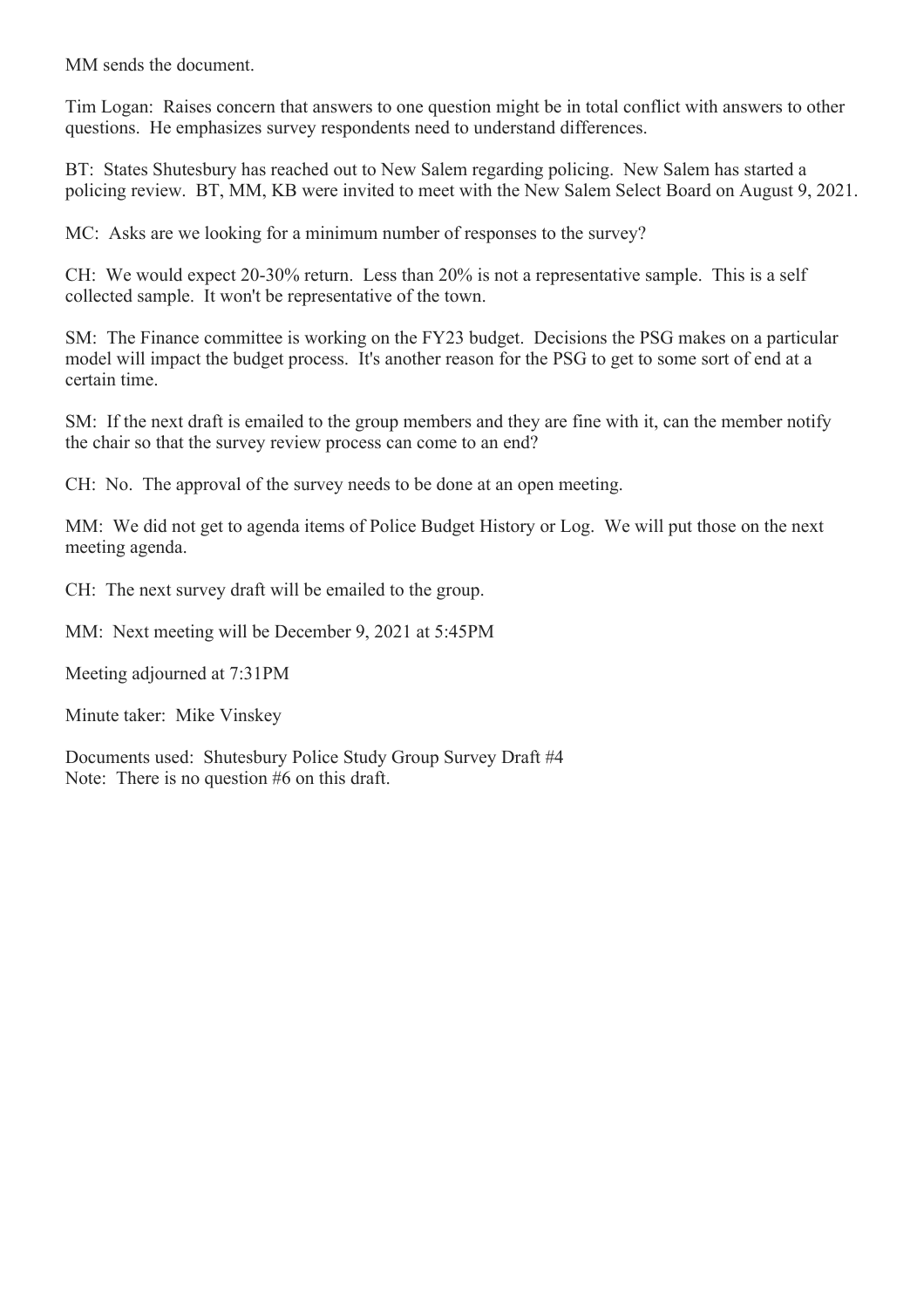comments/

suggestions: the contract of the contract of the contract of the contract of the contract of the contract of the contract of the contract of the contract of the contract of the contract of the contract of the contract of t

response to emergency calls

response to complaints

visible police presence

\_\_ traffic control

preventive patrol

investigative work

building relationships with the community

2. Below is a list of services that may be provided by local police departments. What services do you think are important to have in Shutesbury? Please indicate level of importance on a scale of 1 - 4, where

4 - very important

3 - important

2 - somewhat important

1-not important

## **Shutesbury Police Study Group Survey Draft #4**

1. Have you or anyone in your family been in contact with anyone in the Shutesbury Police Department who was acting in an official capacity?

O yes, someone in my family contacted the Police Department

O yes, someone in the Police Department contacted someone in my family

O no one in my family has had contact with anyone in the Police Department

O prefer not to say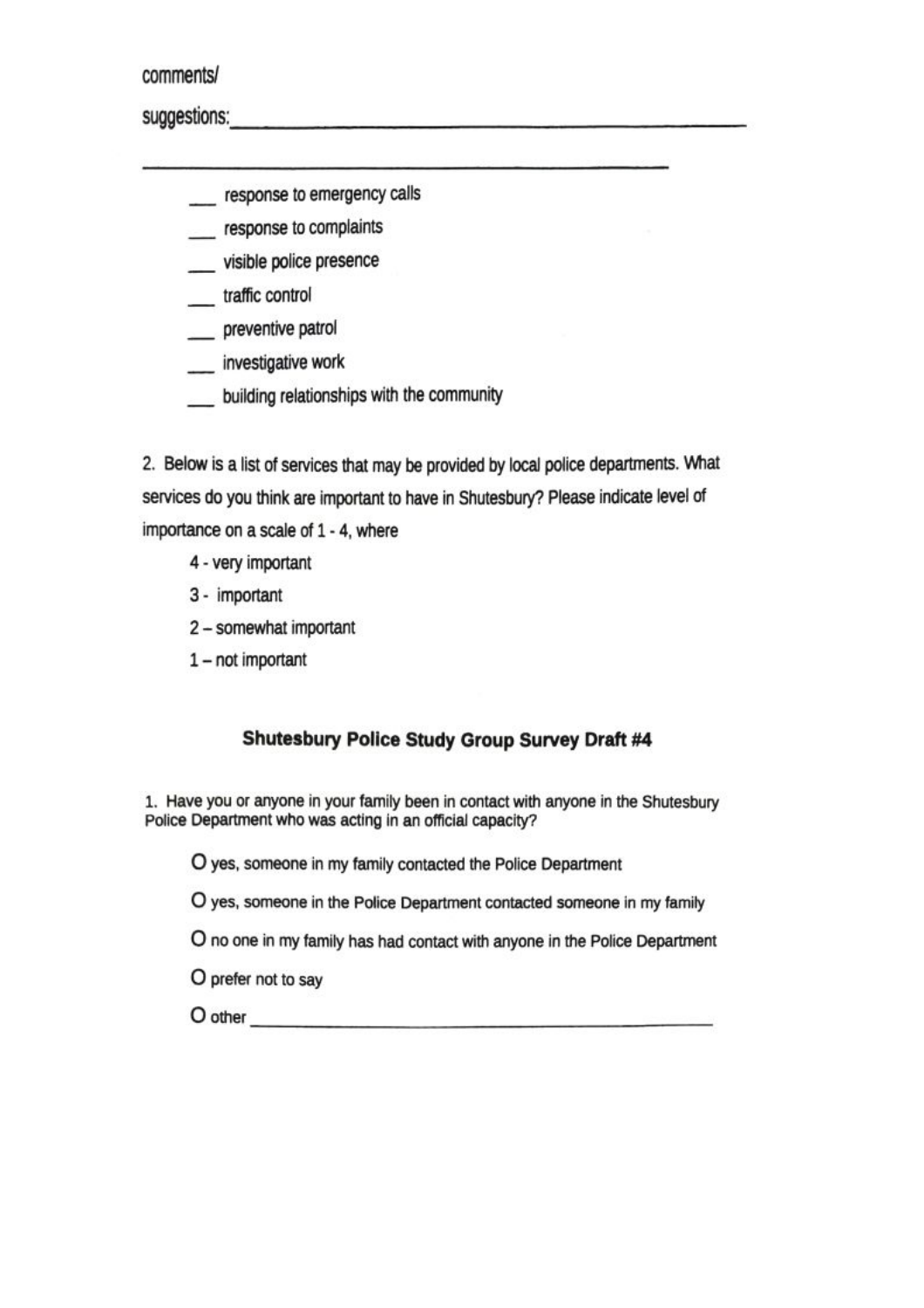O prefer not to say

7. Are you aware that one of the services provided by the Police Department is referrals to community resources available to Massachusetts residents?

O yes  $O$  no

5. Do you think it is important tor Shutesbury to continue to have its own police chief and department?

O yes

 $O$  no

O no opinion

O prefer not to say

4. Do you think it is important to have 24 hour local police coverage?

O yes

O no

O no opinion

O prefer not to say

O other

3. What do you consider to be an acceptable police response time to emergency calls?

O less than 10 minutes

O 10-20 minutes

O greater than 20 minutes